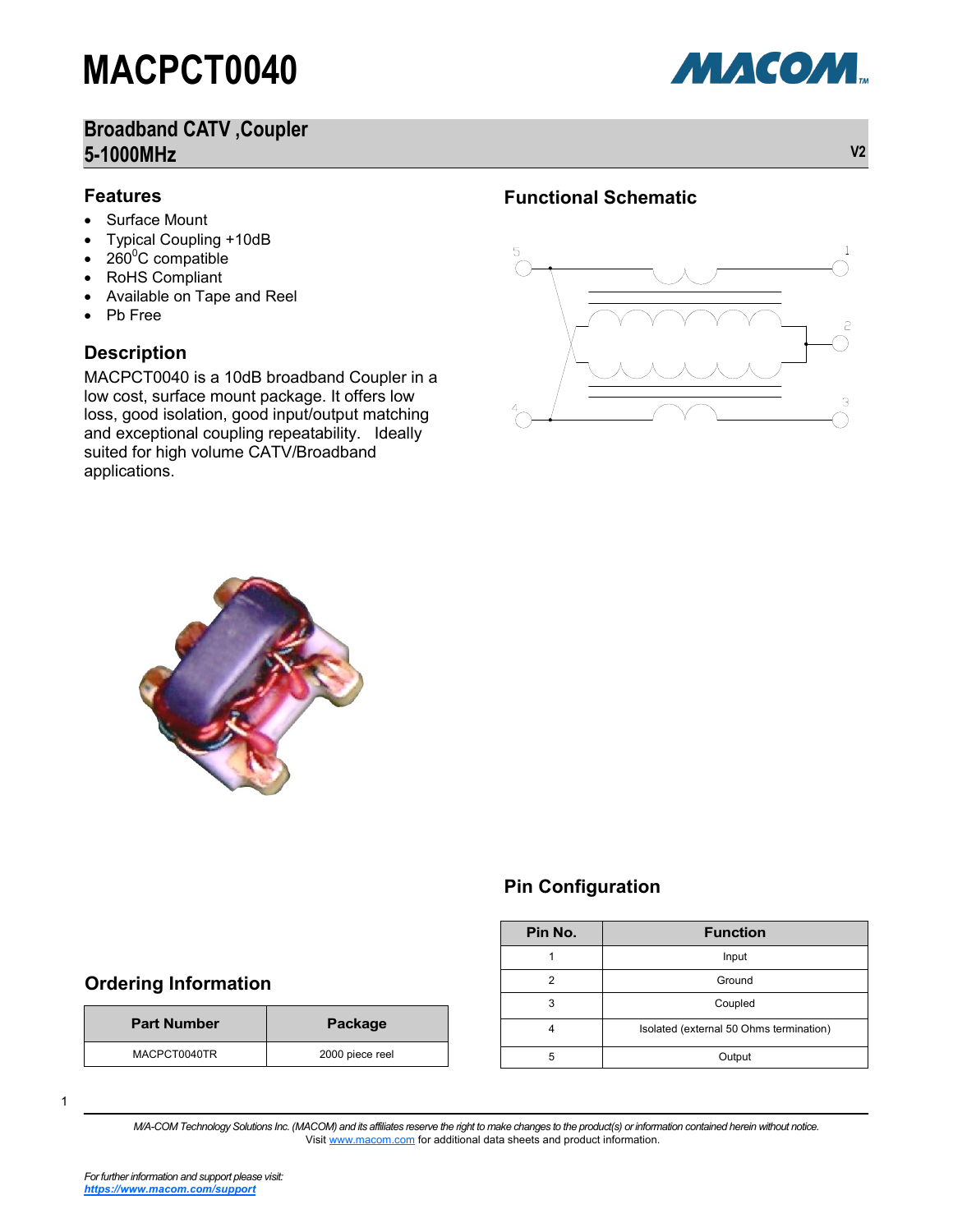### **Broadband CATV ,Coupler 5-1000MHz V2**



## Electrical Specifications:  $T_A = 25^{\circ}C$ ,  $Z_0 = 50\Omega^{-1}$

| <b>Parameter</b>             | <b>Test Conditions</b> | <b>Units</b> | <b>Min</b>               | <b>Typ</b> | <b>Max</b>   |
|------------------------------|------------------------|--------------|--------------------------|------------|--------------|
| Coupling                     | 5 - 500 MHz            | dB           | $\overline{\phantom{a}}$ | 9.95       | $10 \pm 0.4$ |
| Coupling                     | 500 - 1000 MHz         | dB           | $\overline{\phantom{a}}$ | 9.9        | $10 \pm 0.6$ |
| Main Line Loss               | 5-500MHz               | dB           | $\overline{\phantom{a}}$ | 1.1        | 1.4          |
| Main Line Loss               | 500 - 1000 MHz         | dB           | $\blacksquare$           | 1.3        | 1.7          |
| Directivity                  | $5 - 50MHz$            | dB           | 20                       | 22         |              |
| Directivity                  | 50-500MHz              | dB           | 18                       | 21         | ٠            |
| Directivity                  | 500 - 1000 MHz         | dB           | 13                       | 18         |              |
| Input Return Loss            | 5 - 1000 MHz           | dB           | 16                       | 21         |              |
| Output Return Loss           | 5 - 50MHz              | dB           | 20                       | 30         |              |
| Output Return Loss           | 50-500MHz              | dB           | 28                       | 40         |              |
| Output Return Loss           | 500 - 1000 MHz         | dB           | 20                       | 35         |              |
| <b>Coupling Return Loss</b>  | 5 - 500 MHz            | dB           | 16                       | 20         |              |
| <b>Coupling Return Loss</b>  | 500 - 1000 MHz         | dB           | 13                       | 18         |              |
| <b>Isolation Return Loss</b> | 5 - 50MHz              | dB           | 20                       | 30         |              |
| <b>Isolation Return Loss</b> | 50-500MHz              | dB           | 25                       | 43         |              |
| <b>Isolation Return Loss</b> | 500 - 1000 MHz         | dB           | 16                       | 25         |              |
|                              |                        |              |                          |            |              |

*M/A-COM Technology Solutions Inc. (MACOM) and its affiliates reserve the right to make changes to the product(s) or information contained herein without notice.*  Visit [www.macom.com](http://www.macom.com/) for additional data sheets and product information.

#### **Absolute Maximum Ratings**

| <b>Parameter</b>             | <b>Absolute Maximum</b>              |  |  |
|------------------------------|--------------------------------------|--|--|
| Max Input Power              | 250 <sub>m</sub> W                   |  |  |
| DC current                   | 30 <sub>m</sub> A                    |  |  |
| <b>Operating Temperature</b> | -40 $^{\circ}$ C to +85 $^{\circ}$ C |  |  |
| Storage Temperature          | $-55^{\circ}$ C to $+100^{\circ}$ C  |  |  |

1. Full Temperature Plots Available on request.

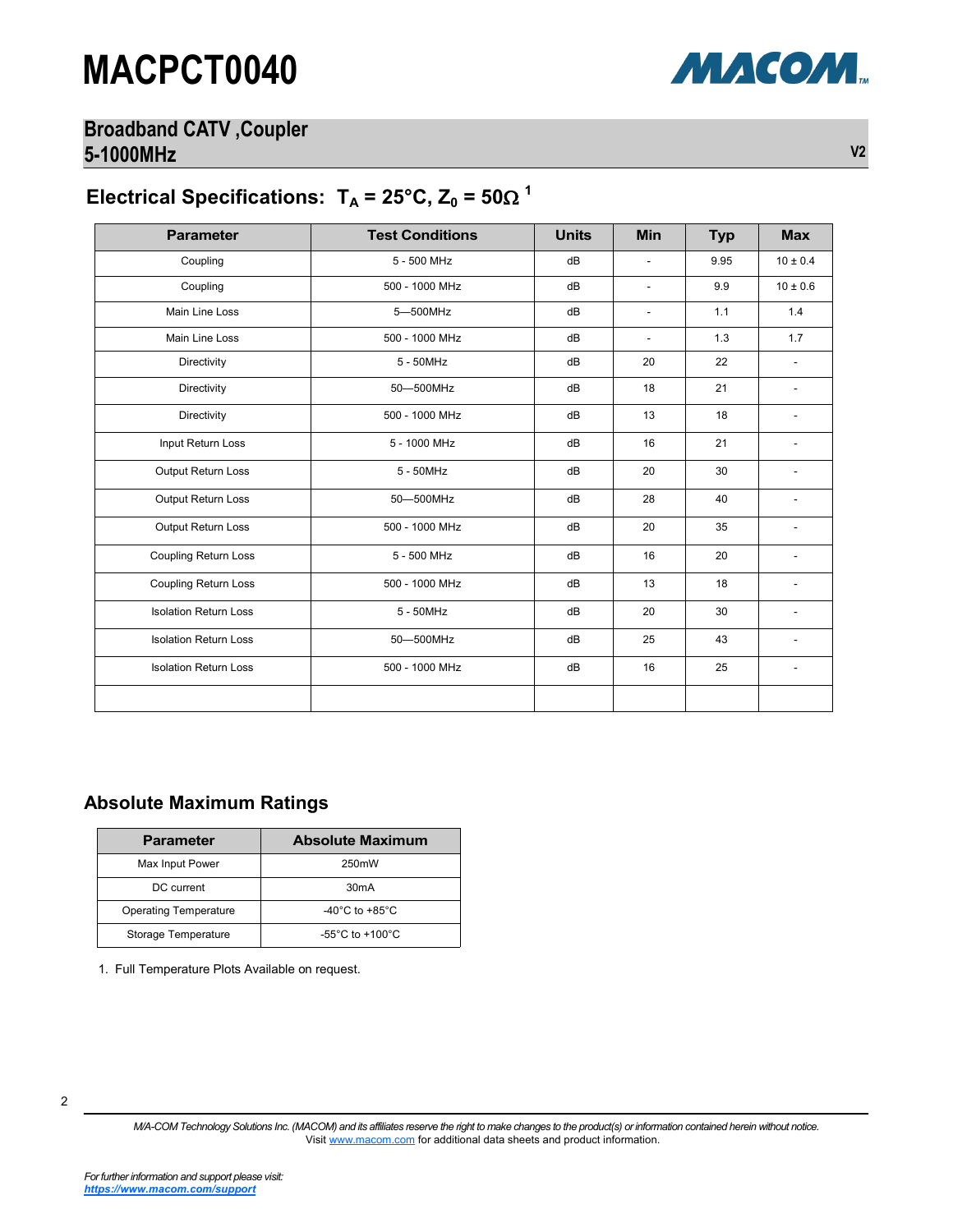### **Broadband CATV ,Coupler 5-1000MHz V2**

### **Typical Performance Curves T<sub>A</sub> = 25°C, Z<sub>0</sub> = 50** $\Omega$

**Coupling**







3

*M/A-COM Technology Solutions Inc. (MACOM) and its affiliates reserve the right to make changes to the product(s) or information contained herein without notice.*  Visit [www.macom.com](http://www.macom.com/) for additional data sheets and product information.

*For further information and support please visit: [https://www.macom.com/support](http://www.macom.com/support)*

**Main Line Loss**

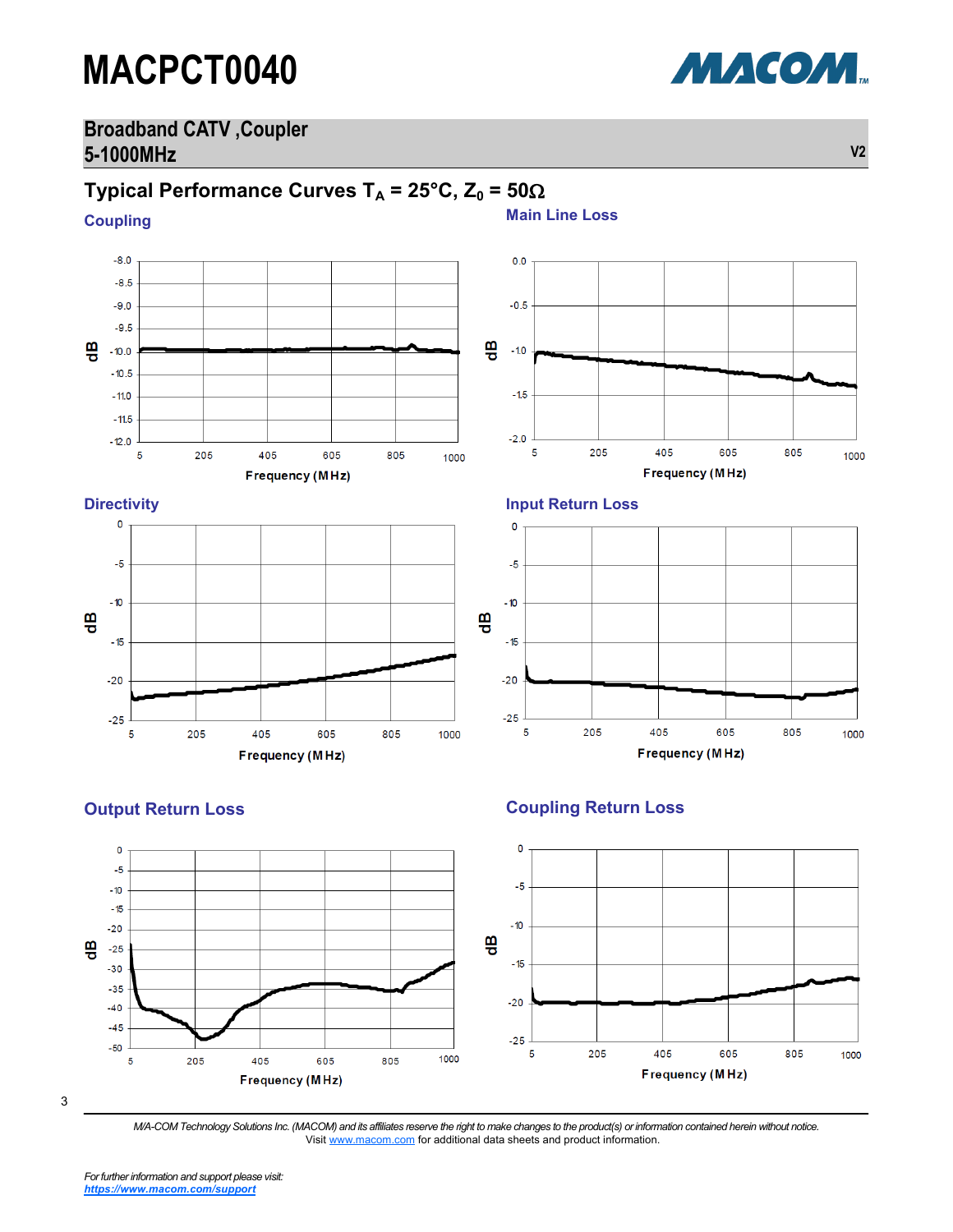

### **Broadband CATV ,Coupler 5-1000MHz V2**



- 1. Dimensions in mm<br>2. Tolerance: ±0.2mm
- 2. Tolerance: ±0.2mm unless otherwise noted<br>3. Model number and lot code are printed on n
- 3. Model number and lot code are printed on reel
- Lead Finish: Gold

4